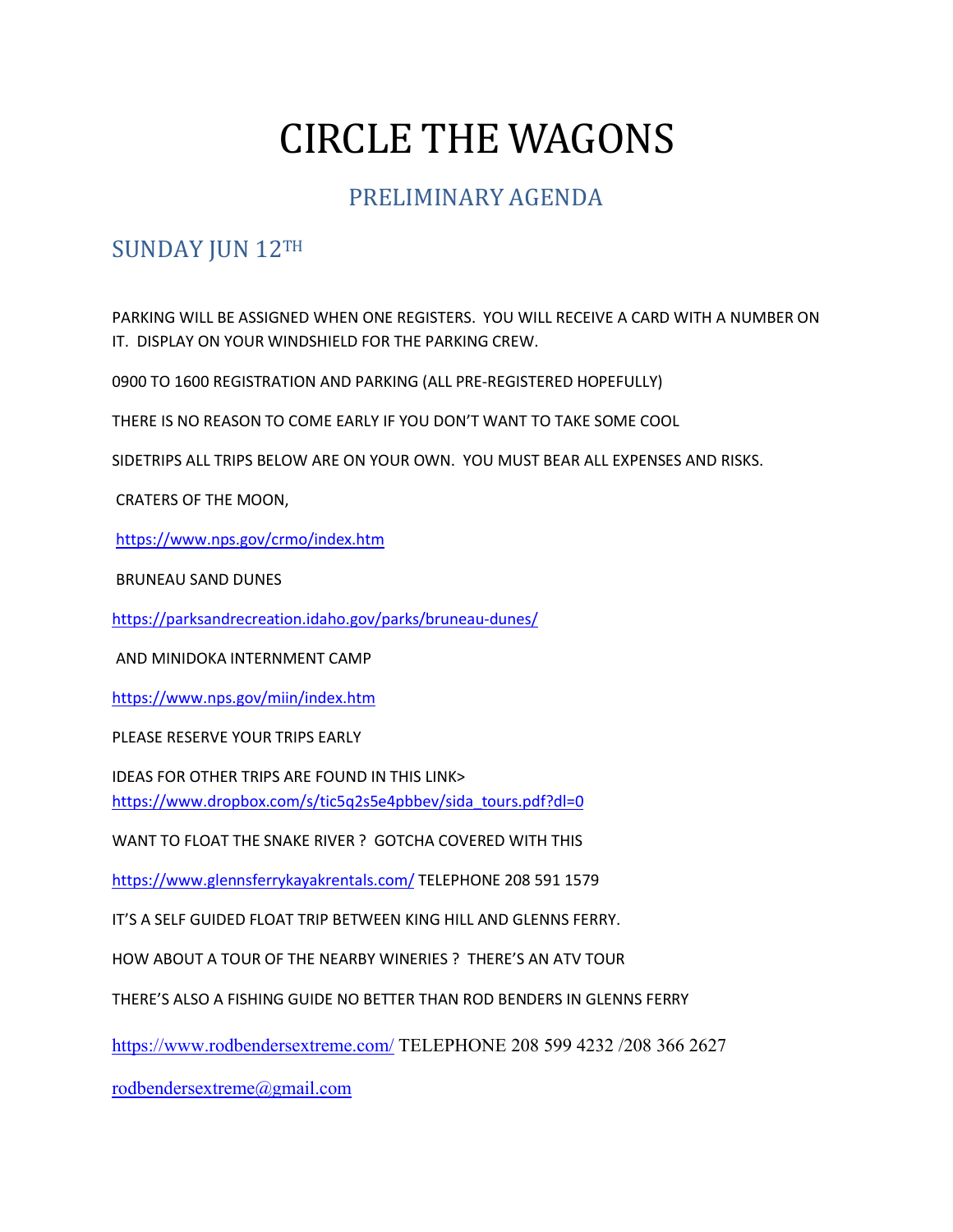### MONDAY JUN 13TH

9:00 TO 16:00 REGISTRATION AND PARKING IF NOT ALREADY REGISTERED

PARKING WILL BE ASSIGNED WHEN ONE REGISTERS. YOU WILL RECEIVE A CARD WITH A NUMBER ON IT. DISPLAY ON YOUR WINDSHIELD FOR THE PARKING CREW.

ALL DAY TIME TO SEE THE AREA TRIPS ON YOUR OWN

# TUESDAY JUN 14TH

09:00 to 16:00 REGISTRATION AND PARKING IF NOT ALREADY REGISTERED

PARKING WILL BE ASSIGNED WHEN ONE REGISTERS. YOU WILL RECEIVE A CARD WITH A NUMBER ON IT. DISPLAY ON YOUR WINDSHIELD FOR THE PARKING CREW.

ALL DAY TIME TO SEE THE AREA TRIPS ON YOUR OWN

#### WEDNESDAY JUN 15TH

9:00 TO 16:00 REGISTRATION AND PARKING IF NOT ALREADY DONE SO

PARKING WILL BE ASSIGNED WHEN ONE REGISTERS. YOU WILL RECEIVE A CARD WITH A NUMBER ON IT. DISPLAY ON YOUR WINDSHIELD FOR THE PARKING CREW.

ALL DAY MIX AND MINGLE

1:30 TO 2:30 TEAM LEADER MEETING

2:30 TO 3:30 PRESIDENTS MEETING

4:00 TO 5:00 SOURDOUGH MEETING ?

5:00 TO 6:30 DINNER ON YOUR OWN

7:00 TO ? CARDS OR CARD BINGO ?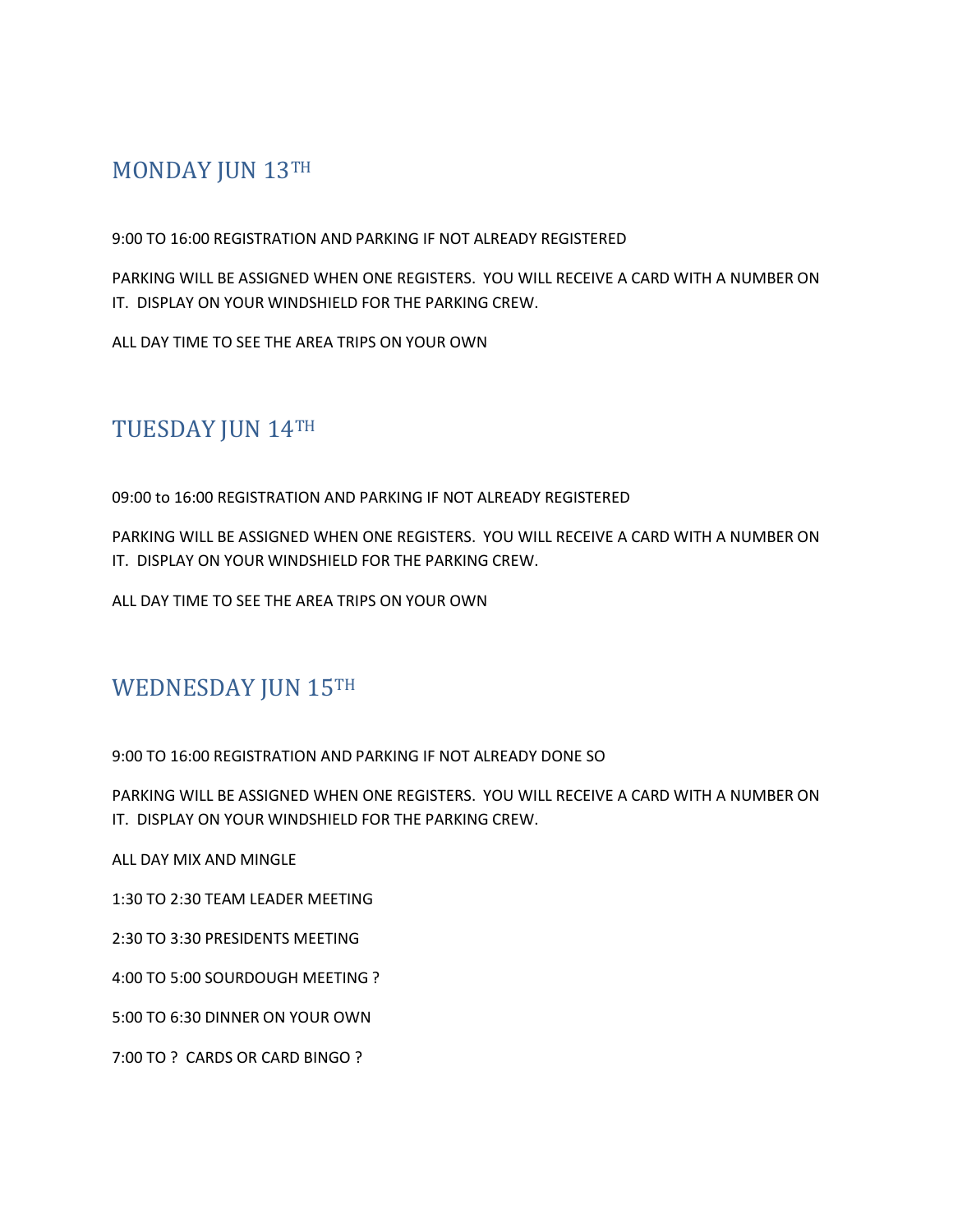#### THURSDAY JUN 16TH

700 TO ???? HOSPITALITY ROOM OPEN 8:30 TO 10:00 MILITARY CHAPTER MEETING 10:00 TO 11:30 OPENING CEREMONY & GENERAL MEETING 12:00-1:30 LUNCH ON YOUR OWN 2:00 to 5:00 GAMES

## FRIDAY JUN 17TH

7:00 TO ??? HOSPITALITY ROOM OPEN

9:30 TO 11:30 K9 DEMONSTRATION ELMORE COUNTY SHERIFF

12:00 TO 1:30 SAMETTES LUNCHEON OTHERS LUNCH ON YOUR OWN

1:30 TO 3:30 SEMINAR RV LAWS IDAHO STATE POLICE

4:00 to 5:30 MILITARY CHAPTER FLAG RETIREMENT CEREMONY

7:00 TO 8:30 ENTERTAINMENT ????

OR – OWN YOUR OWN

https://glennsferrytheatre.org/

GLENNS FERRY OPERA THEATER PLAY "MILLION DOLLAR MEATBALLS"

\$10.00 PLAY ONLY FROM \$25.00 DINNER AND PLAY